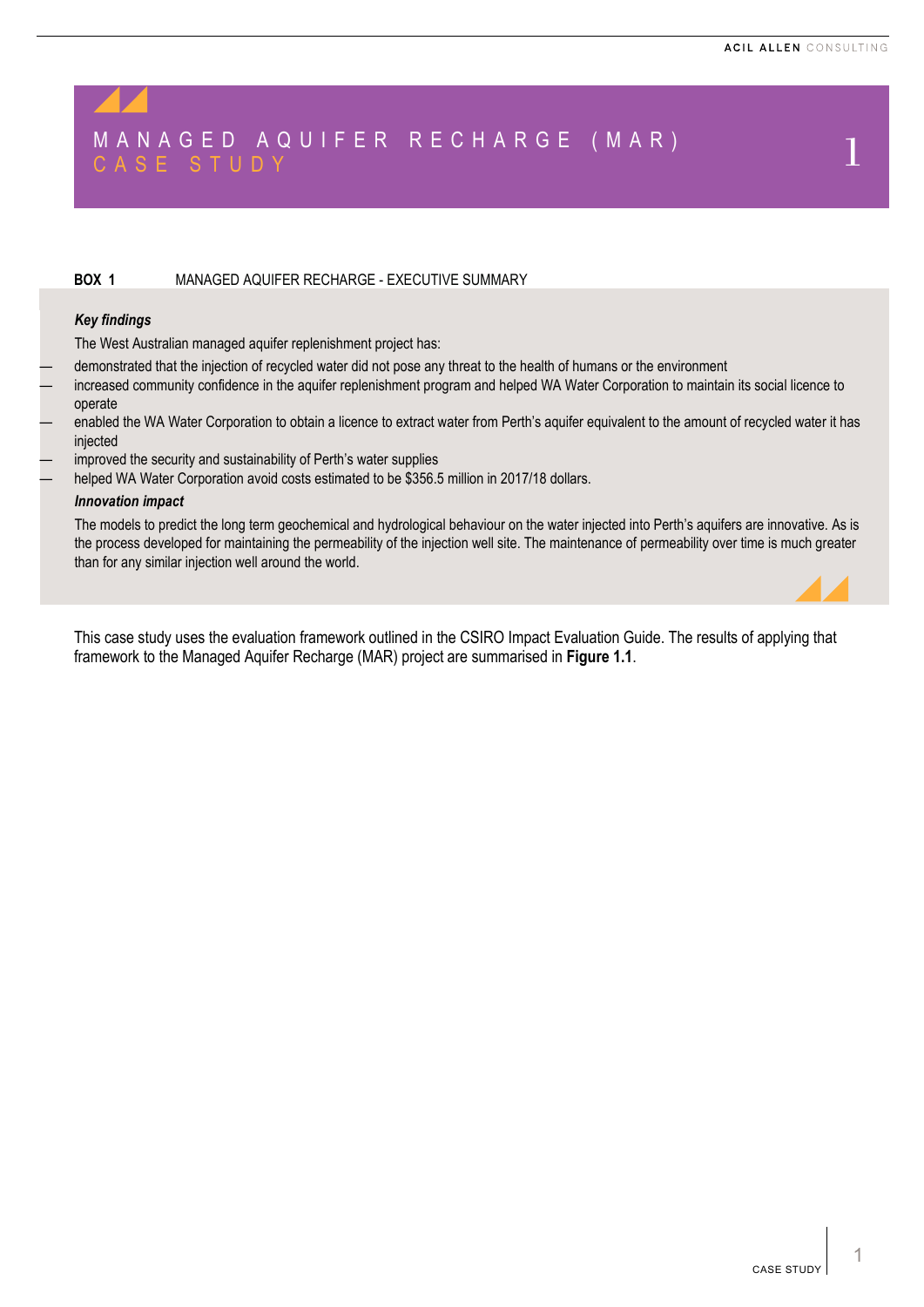<span id="page-1-0"></span>

*SOURCE: ACIL ALLEN*

# **1.1 Purpose and audience for case study**

This case study describes the economic, environmental and social benefits arising from the MAR project.

This evaluation is being undertaken to assess the positive impacts arising from the MAR project undertaken by CSIRO. However it can also be used to inform a range of other stakeholders. The case study can be read as a standalone report or aggregated with other case studies to substantiate the impact and value of the Land & Water (L&W) Business Unit's activities as a whole relative to the funds invested in these activities.

This information in this case study is provided for accountability, communication and continual improvement purposes. This case study is primarily intended to be an input into the independent review of the L&W Business Unit however other audiences for this report may include Members of Parliament, Government Departments, CSIRO and the general public.

# **1.2 Background**

Since the 1970's rainfall in south west WA has reduced by around 19 per cent, streamflow to Perth's dams has declined even more dramatically. In 2009, in response to the early signs of a drying climate, the WA Water Corporation released a 50-year plan to secure Perth's water supply. In 2011 this was followed by a 10-year plan. As part of the implementation of these plans Water Corporation has progressively added new sources of water that are independent of climate to help secure supplies. These sources include seawater desalination and groundwater replenishment.

Water extracted from groundwater systems is particularly important for meeting the water needs of Perth. Groundwater currently provides about 46% of Perth's total water supply. In Perth there are three aquifers at different depths: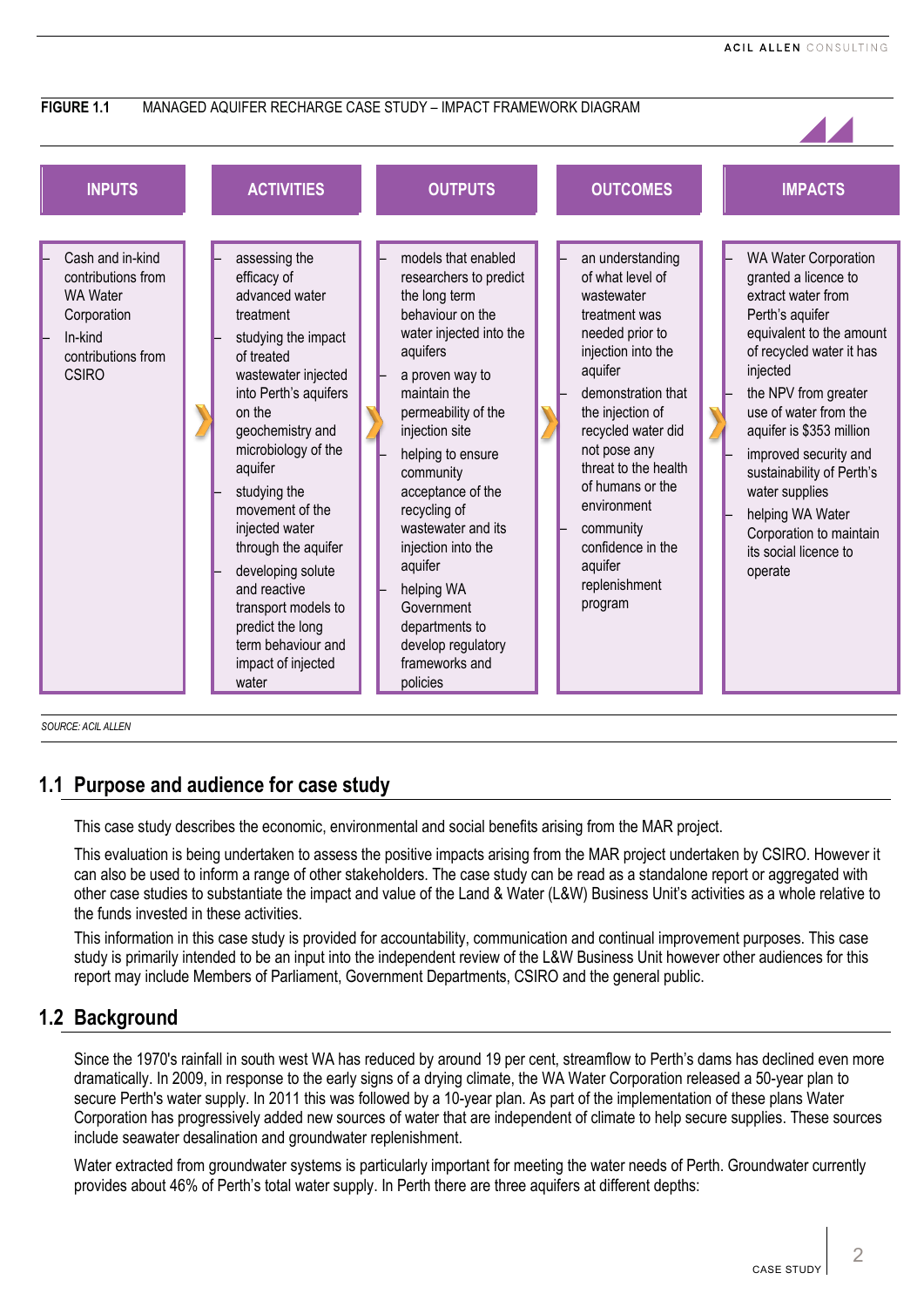- The superficial aquifer. This is the shallowest aquifer which stretches across the coastal plain. Perth's superficial aquifer is close to the surface, often visible at the surface as a wetland or a lake.
- The confined Leederville aquifer. This aquifer lies below the superficial aquifer, and is separated by confining layers which minimises water movement toward the surface and conversely from the superficial to the Leederville aquifer.
- The confined Yarragadee aquifer. This is the oldest aquifer under Perth. It is a good source of supply even in dry years because of its vast storage and limited connection to the surface.

Groundwater (in excess of 1500 kL per year) in aquifers can only be extracted if the Department of Water and Environmental Regulation has issued a license for that extraction to occur. This is to ensure that the extraction of water is done in a manner that is environmentally sustainable and protects public health.

Groundwater replenishment is an approach where wastewater is treated to drinking water standards, and injected into aquifers to recharge them. The injected recycled water is then stored in the aquifers which also provides further natural treatment capacity, and extracted when required through existing production wells. By injecting recycled water it is possible to reduce the reliance on rainfall to replenish the aquifers. In the long term, Water Corporation's 50-year plan indicates that groundwater replenishment could contribute to as much as 20% of Perth's drinking water supply in 2060.

However, before the required approvals could be obtained to inject recycled water into drinking water supply aquifers it was necessary to demonstrate to the Department of Health, Department of Water and Department of Environment and Conservation (now Department of Water and Environmental Regulation) and the broader community that it was safe to do so and that there would be no adverse impacts on water security, human health and the environment. In 2005 CSIRO was commissioned by the WA Water Corporation to carry out a program of research to help build the case for the Managed Aquifer Recharge (MAR) of Perth's aquifers.

# **1.3 Impact Pathway**

# **1.3.1 Project Inputs**

The total cost for the MAR project was about \$2,257,259 million in cash and in-kind contributions (see **[Table](#page-2-0) 1.1**). WA Water Corporation contributed \$1,251,741 in cash and \$310,000 of in-kind support. CSIRO provided in-kind support of \$695,518 (just over 30 per cent of the total cost).

<span id="page-2-0"></span>

| TABLE 1.1                               | SUPPORT FOR THE MAR PROJECT |                 |                   |                 |                 |                   |                 |                 |                          |                    |                |                          |
|-----------------------------------------|-----------------------------|-----------------|-------------------|-----------------|-----------------|-------------------|-----------------|-----------------|--------------------------|--------------------|----------------|--------------------------|
| <b>Contributor</b> /<br>type of support | 2006-07<br>$($ \$)          | 2007-08<br>(\$) | 2008-09<br>$(\$)$ | 2009-10<br>(\$) | 2010-11<br>(\$) | 2011-12<br>$(\$)$ | 2012-13<br>(\$) | 2013-14<br>\$ ) | $2014 - 15$<br>$(\$)$    | 2015-16<br>$($ \$) | 2016-17<br>\$) | 2017-18<br>(\$)          |
| Cash                                    |                             |                 |                   |                 |                 |                   |                 |                 |                          |                    |                |                          |
| <b>WA Water</b><br>Corporation          | 81.811                      | Ξ.              | 110.000           | 204,500         | 165.000         | 130.000           | 51,419          | 197.831         | 69.380                   | 95.900             | 95.900         | 50,000                   |
| In-kind                                 |                             |                 |                   |                 |                 |                   |                 |                 |                          |                    |                |                          |
| <b>CSIRO</b>                            | 52.000                      | $\blacksquare$  | 43.094            | 139.204         | 103.191         | 72,251            | 15,633          | 104,100         | $\overline{\phantom{a}}$ | 134,886            | 31,159         | $\overline{\phantom{a}}$ |
| <b>WA Water</b><br>Corporation          |                             |                 |                   |                 |                 | $\blacksquare$    | 20,000          | 20.000          | 230.000                  | 20.000             | 10.000         | 10,000                   |
| Total                                   | 133,811                     | 0               | 153,094           | 343,704         | 268,191         | 202,251           | 87,052          | 321,931         | 299,380                  | 250,786            | 137,059        | 60,000                   |

## **1.3.2 Project Activities**

CSIRO's research for the WA Water Corporation has occurred in stages.

It began in 2005 through two key projects, the [Premier's Collaborative Research Program](http://ww2.health.wa.gov.au/Articles/F_I/Groundwater-replenishment-publications) "Characterising treated wastewater for drinking purposes following reverse osmosis treatment" and th[e Premier's Water Foundation](https://publications.csiro.au/rpr/download?pid=changeme:422&dsid=DS1) "Determining Requirements for Managed Aquifer Recharge in Western Australia". These projects began to study the efficacy of advanced water treatment at a pilot plant at the Water Corporation's Beenyup Wastewater Treatment Plant and infiltration of treated wastewater sourced from the Water Corporation's Subiaco Wastewater Treatment Plant into the Superficial aquifer, the shallowest element of Perth's aquifer at CSIRO's facility in Floreat Park. The CSIRO researchers characterised the wastewater prior to and after processing in the pilot water treatment plant and studied the impact of the treated water after it was infiltrated.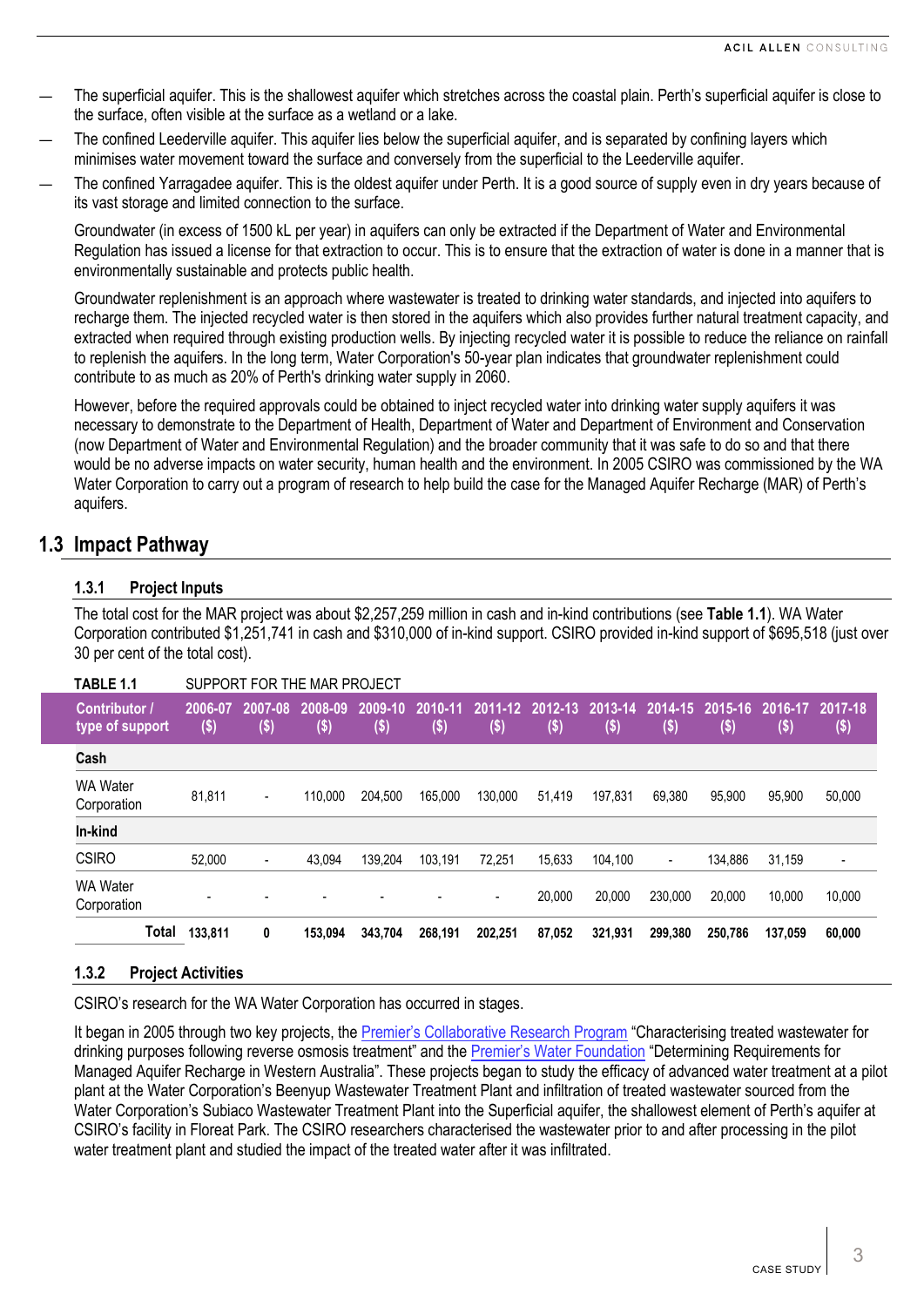In 2007 drilling commenced at the Groundwater Replenishment (GWR) Trial site, where diamond core was recovered through the Leederville aquifer (target aquifer for GWR) to allow laboratory experiments to understand the fate of recycled water. This included determining the changes the injected water had on the geochemistry of the aquifer. In particular, to assess whether the injected water caused any metals present in the aquifer to be mobilised, and solute and reactive transport modelling to predict the long term fate of the injected recycled water. CSIRO also found good evidence that any organics still present in the treated water were bio degraded following injection into the aquifer.

Injection of recycled water for the GWR Trial commenced in 2010. To verify the laboratory research, and to assess the impact of GWR at field scale, 22 monitoring wells were drilled at a distance between 20 meters and 250 meters from the injection well to study the nature of the plume of water moving through the aquifer from the injection well site.

In 2013 the CSIRO commenced a project to study the injection of recycled water into the deeper Yarragadee aquifer. The deeper part of the aquifer has more silt and fine particles than the shallower Leederville aquifer and CSIRO, together with Curtin University, wanted to study whether this caused a loss of permeability over time when recycled water was injected into the aquifer. An outcome of this research was a process to condition the aquifer in the region of the recharge bore by a program of injecting water then extracting it from the same well. This had the impact of 'cleaning out' the silt and fine particles around the injection point.

CSIRO also examined the impact of injecting water on the microbiology of the aquifer. It was thought that injecting oxygenated water into the anaerobic environment of the aquifer might alter the microbiome assemblage present and enhance growth, potentially leading to reduced permeability around the injection well.

One of the CSIRO scientists provided input to Health and Environment Government departments to help them develop appropriate regulatory frameworks and policies that would allow the adoption of large scale GWR. Putting in place those regulations was crucial to giving the public confidence in the safety of the process and Perth's water supplies.

CSIRO researchers now have an ongoing role in the ongoing monitoring and risk evaluation process. They assess the data collected every quarter to ensure that licence requirements for injection are met. CSIRO are also members of the WA Water Corporation's Technical Reference Group.

CSIRO also carried out research on how best to communicate the results of their research. The WA Water Corporation used that research to help them plan their community engagement in order to help them gain community acceptance for their plans to replenish the aquifer with highly treated recycled water.

#### **1.3.3 Project Outputs**

CSIRO developed a series of solute and reactive transport models at different scales that allowed them to characterise the water quality changes and estimate the flow of the injected water through the aquifer. These models enabled researchers to predict the long term behaviour of the water injected into the aquifers. Specifically, when injected water would reach an extraction well and what the quality of that water would be.

The well field conditioning process undertaken proved very successful in maintaining permeability of the injection site. The WA Water Corporation are achieving injection rates of 175 litres per second at each injection well. This is a very high injection rate compared rates achieved at similar aquifer replenishment schemes around the world. Since commencing injection in late 2017 the scheme has operated without any loss of permeability.

CSIRO was instrumental in helping to develop the regulatory frameworks and policies that have allowed aquifer replenishment to occur. Their support has also helped to ensure community acceptance of the recycling of waste water and its injection into the aquifer. That acceptance was demonstrated by the lack of any community opposition to the recent decision to expand the amount of injected water from 14 GL to 28 GL a year.

#### **Publications**

Five examples of publications produced over the course of this project are provided below.

- Patterson, B.M., Shackleton, M., Furness, A.J., Pearce, J., Descourvieres, C., Linge, K.L., Busetti, F., Spadek, T., (2010). *Fate of nine recycled water trace organic contaminants and metal(loids) during managed aquifer recharge into a anaerobic aquifer*: Column studies. Water Research 44, 1471-1481.
- Descourvieres, C., Hartog, N., Patterson, B. M., Oldham, C., & Prommer, H. (2010). *Geochemical controls on sediment reactivity and buffering processes in a heterogeneous aquifer*. Applied Geochemistry, 25(2), 261-275.
- Patterson, B. M., Pitoi, M.M., Furness, A. J., Bastow, T, McKinley, A. J. (2012). *Fate of N-nitrosodimethylamine in recycled water following recharge into anaerobic aquifer*. Water Research 46, 1260 - 1272.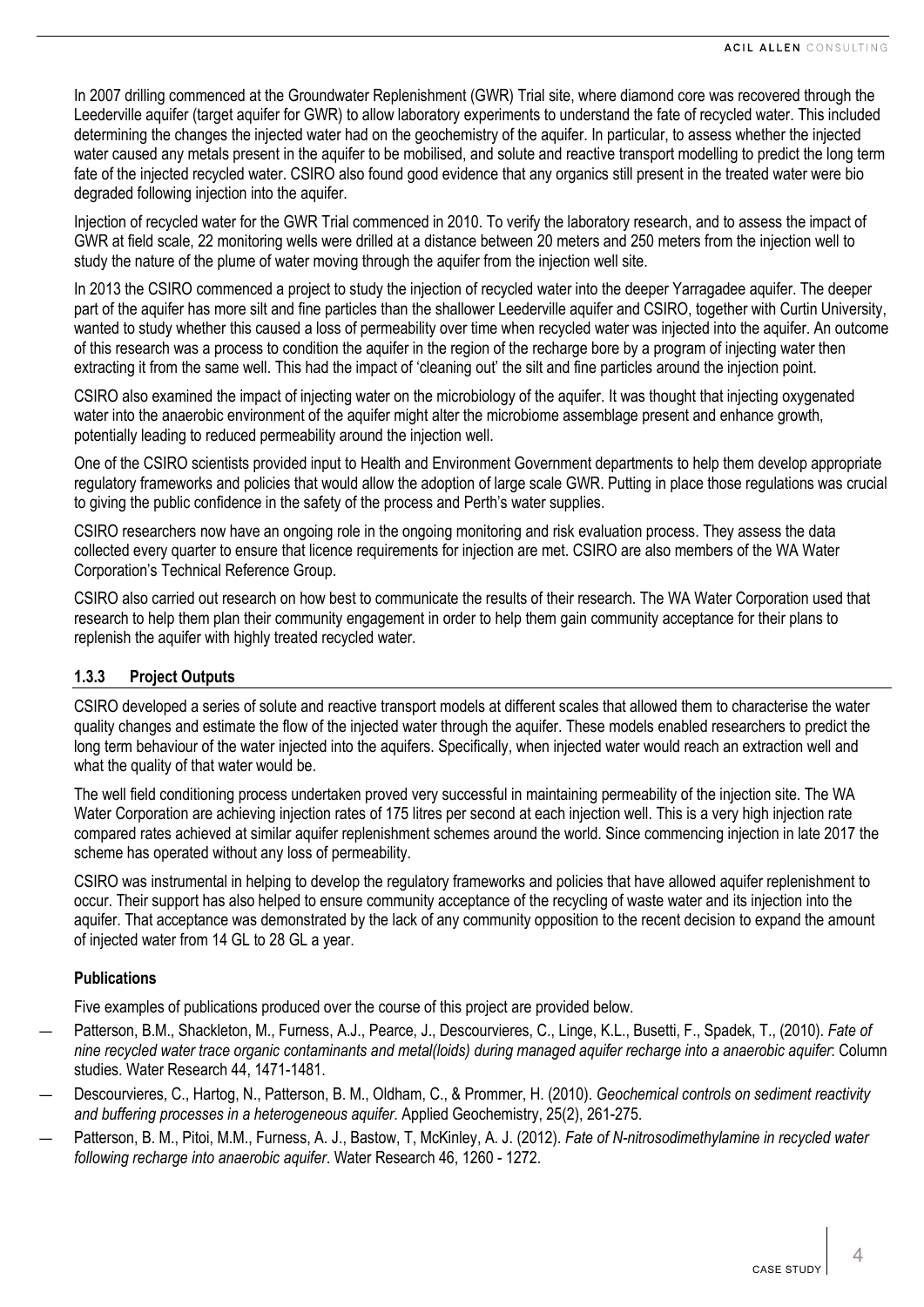- Seibert, S., Prommer, H., Siade, A., Harris, B., Trefry, M., and Martin, M., (2014). *Heat and mass transport during a groundwater replenishment trial in a highly heterogeneous aquifer*. Water Resources Research, 50, 9463 - 9483.
- Ginige, M.P., Kaksonen, A.H., Morris, C., Shackelton, M., Patterson, B.M. (2013). *Bacterial community and groundwater quality changes in an anaerobic aquifer during groundwater recharge with aerobic recycled water*. FEMS Microbiol. Ecol. 85, 553-567.

## **Awards**

This project has been given a number of awards. These are listed below:

- AWA Western Australian Water Research Merit Award 2008 –Premier's Water Foundation Determining requirements for managed aquifer recharge in Western Australia. (CSIRO, Curtin University, University of Western Australia, Water Corporation)
- AWA Western Australian Water Research Merit Award 2010 Premier's Collaborative Research Project Characterising Treated Wastewater from Drinking Purposes Following Reverse Osmosis Treatment. (Department of Health, Department of Water, Department of Environment and Conversation, Water Corporation, National Measurement Institute, ChemCentre, Curtin University, University of Western Australia, CSIRO)
- AWA Western Australian Infrastructure Innovation Award 2013 The Groundwater Replenishment Trial. (Water Corporation)

### **Innovation / commercialisation**

A WA Water Corporation official commented that CSIRO had done:

*Ground breaking work that delivered extremely good public benefits.* 

*Stakeholder discussion 29 March 2018*

## **1.3.4 Project Outcomes**

An important objective of the research was to inform Water Corporation on what level of treatment of the wastewater was needed prior to injection into the aquifer.

Another was to demonstrate to Departments with responsibility for regulating the WA water industry, including the WA Department of Health, the Department of Water and the Department of Environment Conservation (now Department of Water and Environmental Regulation) that injection of recycled water was a safe and suitable process that did not pose any threat to the health of humans or the environment. This in turn allows the WA Water Corporation to obtain a licence to extract an amount of water from the aquifer that is equivalent to the amount of recycled water it has injected.

Helping to build community confidence in the aquifer replenishment was another important outcome as it helps WA Water Corporation to maintain its social licence to operate.

## <span id="page-4-0"></span>**1.3.5 Adoption**

CSIRO's research was critical to the regulators signing off on an assessment to allow WA Water Corporation to inject 14 GL a year of recycled water into the Leederville and Yarragadee aquifers. The Corporation was subsequently granted a licence to extract the same amount of water.

Approvals have subsequently been given to increase the amount of injected water to 28 GL a year, and a licence granted to the WA Water Corporation to extract an equivalent amount. The injection of 28 GL a year is expected to begin around 2019. WA Water Corporation has plans to progressively increase the amount of treated wastewater it injects into the aquifer using treated water from other treatment plants, including:

- 10 GL per year from the Subiaco wastewater treatment plant by around 2030, increasing to 20 GL a year by 2040
- 16 GL a year from the Woodland Point water treatment plant by 2040, increasing to 32 GL a year by 2050 and 48GL a year by 2065.

By 2050 the WA Water Corporation hopes to be injecting a total of 100 GL of recycled water into Perth's aquifers. This in effect means that the Corporation will then be able to extract an additional 100 GL of water from the aquifer that it otherwise would have not been able to access.

#### **1.3.6 Impacts**

WA Water Corporation staff have advised that the cost to treat and inject recycled water, and extract and treat the equivalent amount of ground water is around two thirds the cost of supplying the water through desalination. The cost of desalinated water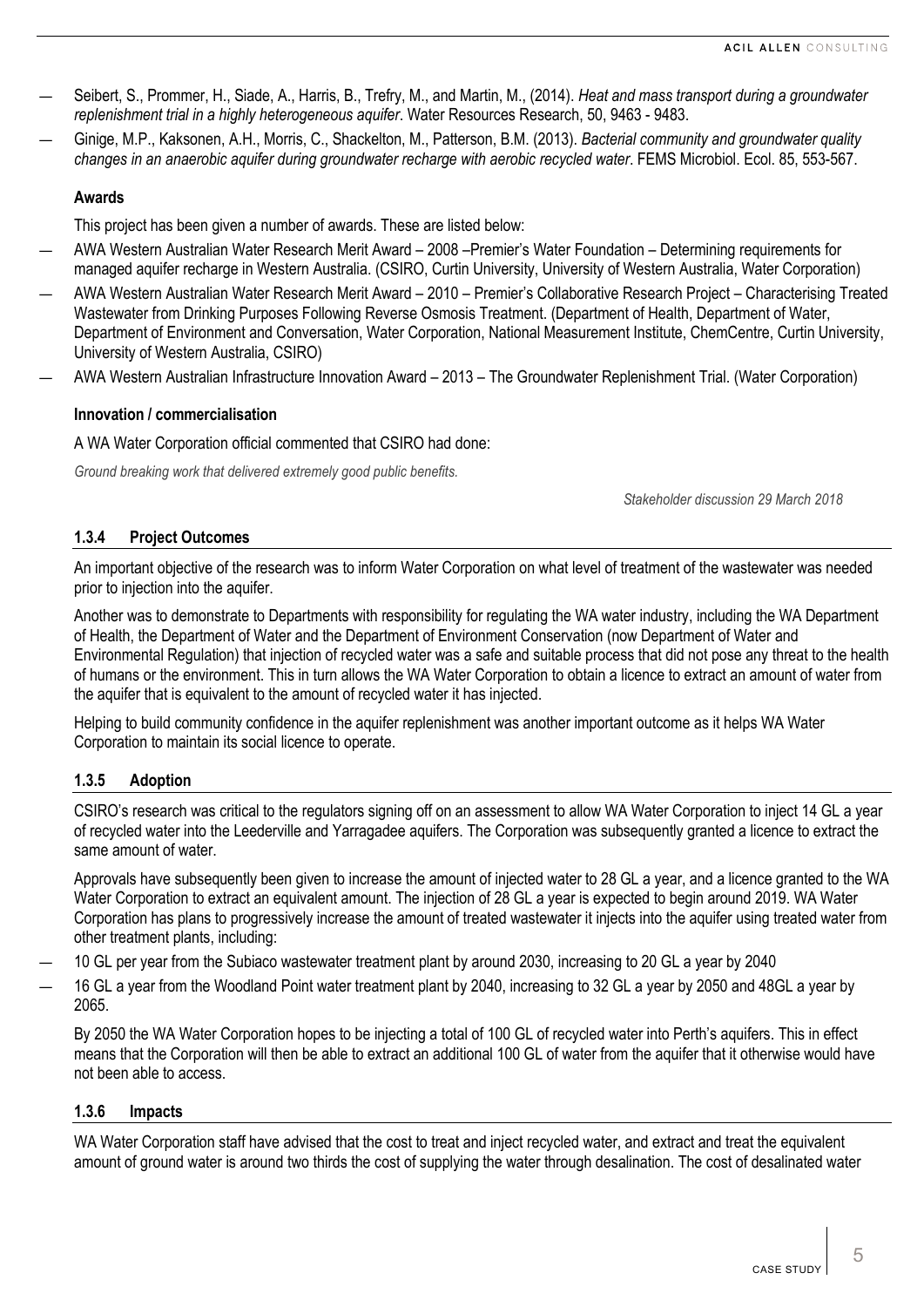from existing desalination plants is around \$3 per kilolitre (kL). The estimated cost of water from a new desalination plant is between \$3 and \$3.50 a kL.

#### <span id="page-5-0"></span>**1.3.7 Potential future impacts**

ACIL Allen has assumed that desalination plants could have supplied the 'additional' groundwater that could not have been extracted if injection of treated wastewater into the aquifer had not received regulatory approval. Perth's existing plants are assumed to have been able to meet that additional demand for water up to 2025. After that date we assume that new desalination plants would need to be built.

Hence the avoided cost from being able to extract additional ground water would be one third the cost of desalinated water, namely \$1 per kL up to 2025. Additional water extracted after that date is assumed to save \$1.25 per kL.

# **1.4 Counterfactual and Attribution**

#### **1.4.1 Counterfactual**

WA Water Corporation officials believe that CSIRO's research was crucial to gaining the necessary regulatory and community approvals to inject treated wastewater into Perth's aquifer and extract an equivalent amount of ground water. One official commented that:

*CSIRO have done some excellent work for Water Corporation.*

*Stakeholder discussions 29 March 2018*

## **1.4.2 Attribution**

Based on our discussions with stakeholders ACIL Allen has assumed that 30 per cent of the benefits from this project can be attributed to CSIRO. This attribution aligns with CSIRO's contribution towards the total cost of the project.

# **1.5 Evaluating the Impacts**

#### **1.5.1 Cost-Benefit Analysis**

#### **Costs**

The costs of the MAR project were shown previously in **[Table](#page-2-0) 1.1**. The present value of project costs is \$3.48 million in 2017/18 dollars under a 7 per cent real discount rate.

#### **Benefits**

As discussed previously in Sectio[n 1.3.5,](#page-4-0) the injection of 28GL of recycled water into the aquifer is expected to commence in 2018- 19. In 2029-30, this volume of injected water is expected to be augmented by wastewater from the Subiaco wastewater treatment plant. The water from that wastewater treatment plan is expected to increase from 10 GL in 2029-30 to 20 GL in 2039-40, with increments of 1 GL per year.

As noted in Section [1.3.7,](#page-5-0) the avoided cost from being able to extract additional ground water would be one-third the cost of desalinated water, namely \$1 per kL up to 2025. Additional water extracted after that date is assumed to save \$1.25 per kL The annual avoided water desalination costs over the next 20 years (between 2017-18 and 2037-38) are shown in [Figure 1.2.](#page-6-0)